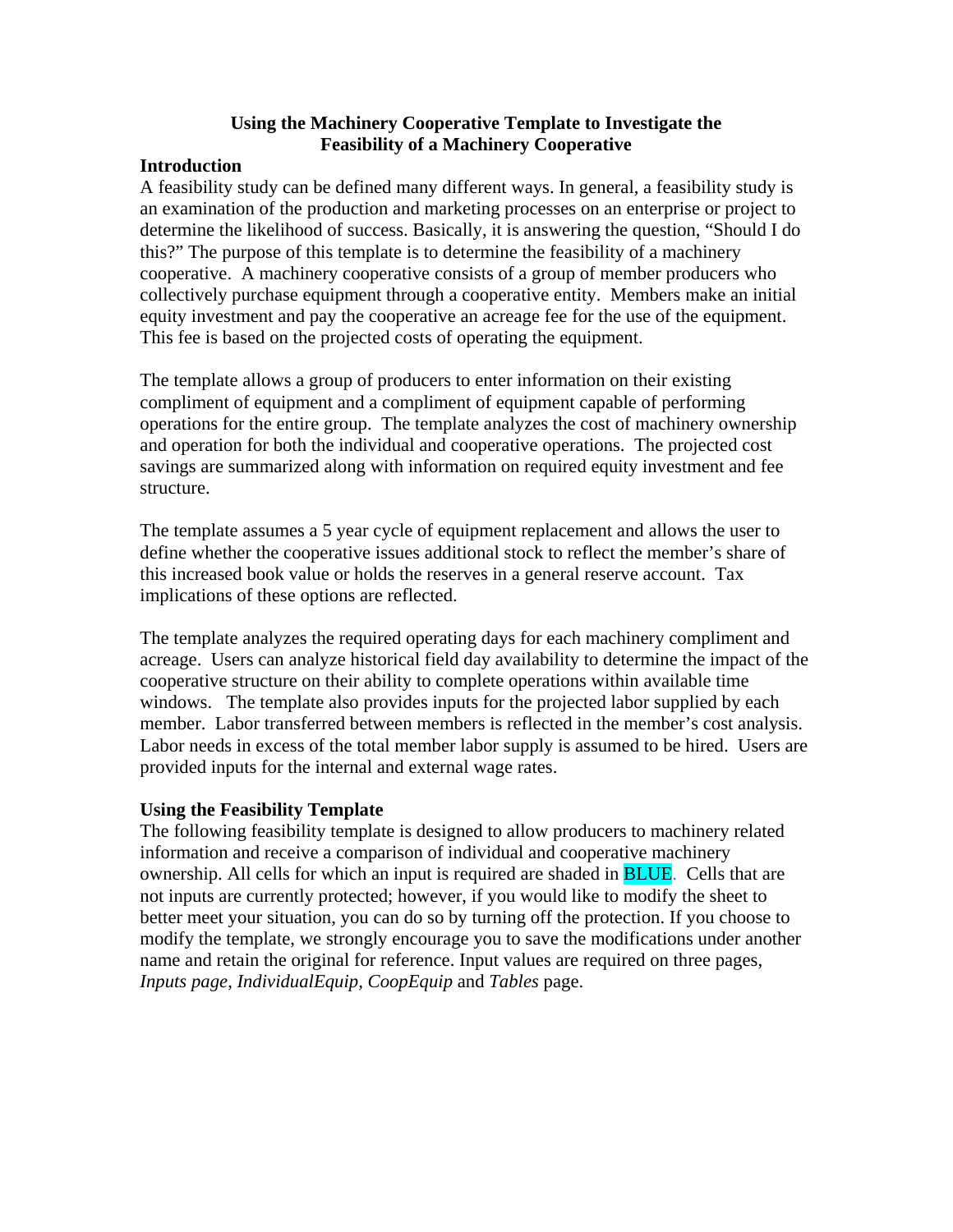## **Inputs Page**

The *Inputs page* contains inputs for general producer information. This information includes items such as producer acreages, capital structure finance rates, input costs, tax information and profit allocation. This information is used to determine the costs of individual producers as well as a producer's share of cost in the machinery cooperative.

## **Equipment Pages**

On the *IndividualEquip* and *CoopEquip* pages, producers input individual equipment complements and the equipment complement for the machinery cooperative respectively. Machinery is selected from drop down menus. Additional inputs are provided for the current value, age, effective width and operating speed. This information is used to calculate depreciation, repair costs, operating costs and operating time.

The *CoopEquip* page also contains inputs for labor supplied by each producer as a means for determining if there is a transfer of labor among the members or if additional outside labor is required.

## **Depreciation Rate**

The only other input value is on the *Tables* page which provides an option to change the depreciation rate. The default rate is 10%, but may be change to a rate the user feels is more appropriate.The information contained on these pages is used to determine the costs of each individual producer's production as well as what a producer's share of cost would be in a machinery cooperative. For a more detailed description of the inputs as well as other information contained in the template please see the "Description of the inputs" section below.

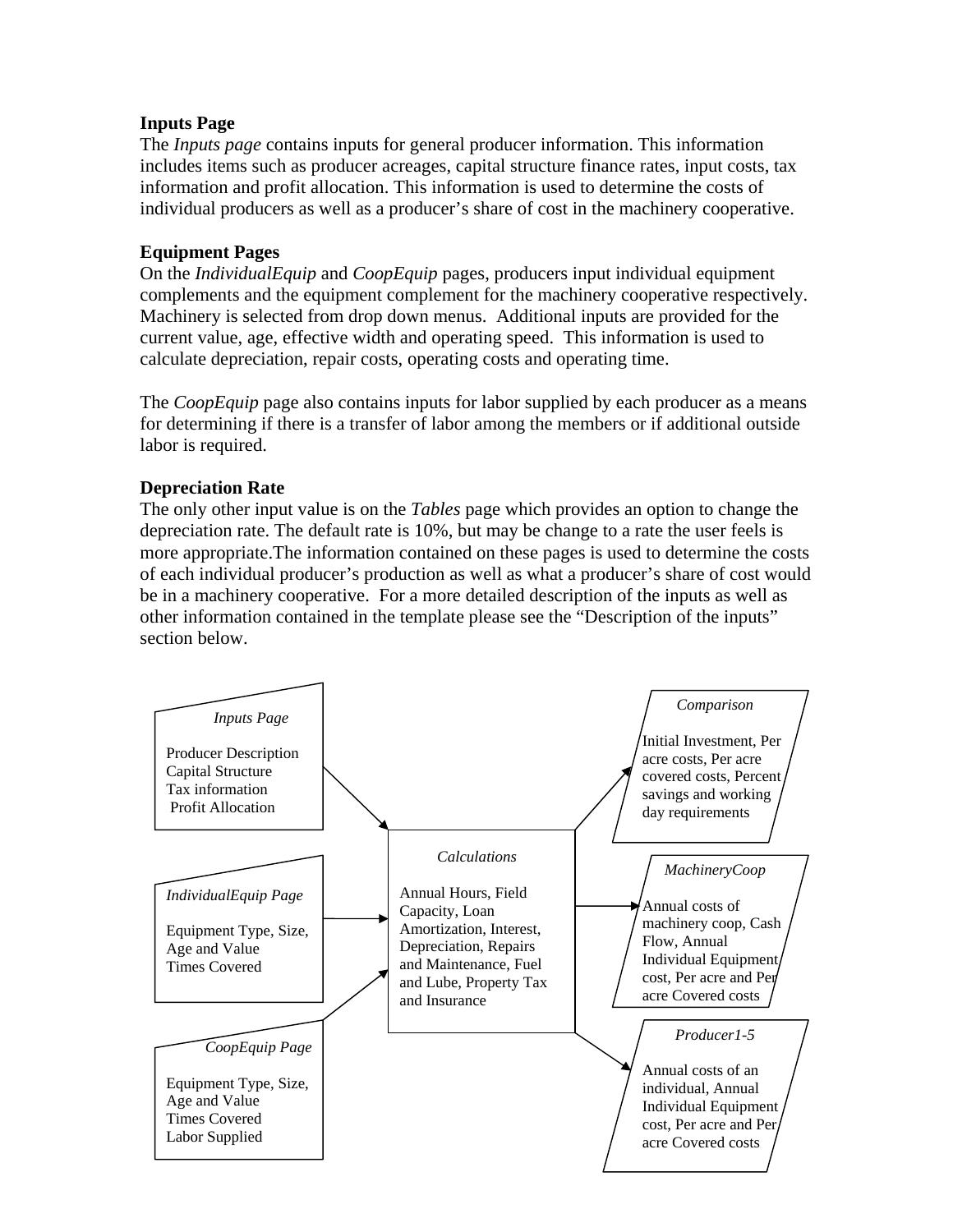## **Description of the Inputs**

#### *Inputs Page***:**

The first input cells on the inputs page are under the *Producer/Member* section, are inputs for acres per member. For these cells, input the number of acre that each member will have in production. Total acres covered will be calculated by using the Times over cell on the Individual Equipment and Cooperative Equipment pages. The sum of the acres per member cells determines the value in the machinery cooperative cell and also is used to determine the members' share of the machinery cooperative.

The *Capital Structure* section is for inputting the percent of financing that each producer would have if they were to purchase equipment as an individual and the percent that the coop would finance equipment. The interest rate and term of the loan are also for what would be used as an individual or under the machinery cooperative. The equipment replacement cycle is a fixed parameter and cannot be changed even by turning off the protection.

In the *Input Cost* section, Hired labor rate is the hourly rate for which outside labor may be hired and Member Transfer Labor is the hourly rate a member is paid(pays) for additional labor supplied(undersupplied). The per acre cooperative fee is determined by the member and is used to cover the operating cost and the repurchase of equipment at the end of year five.

The *Profit Allocation* section is used to determine how the the amount of the machinery cooperative's net income before taxes is returned to the members, what is not returned is assumed to be retained by the cooperative.

#### *Individual Equip and Coop Equip Pages***:**

On the Individual Equipment page, each Producer selects the set of equipment that would be purchased if the producer was not a member of the machinery cooperative. There are separate sections for each producer and the producers should enter the information in the same order the acres are listed on the input page. The Cooperative Equipment page is for selecting the set of equipment that the cooperative would purchase and is the same as the Individual Equipment page except for the transfer of labor section at the bottom of the Cooperative Equipment page

. There are three sections under each producer and the machinery cooperative. The sections are for entering information for tractors, self-propelled harvest equipment and other equipment.

The *annual hours* in the tractors section are determined from the percent of use that the equipment in the other equipment section uses a tractor. The annual hours in the other sections are calculated using a formula for field capacity (acres/hour) of a piece of equipment. Field capacity is calculated using the field efficiency factor that is found in the table on the Tables page.